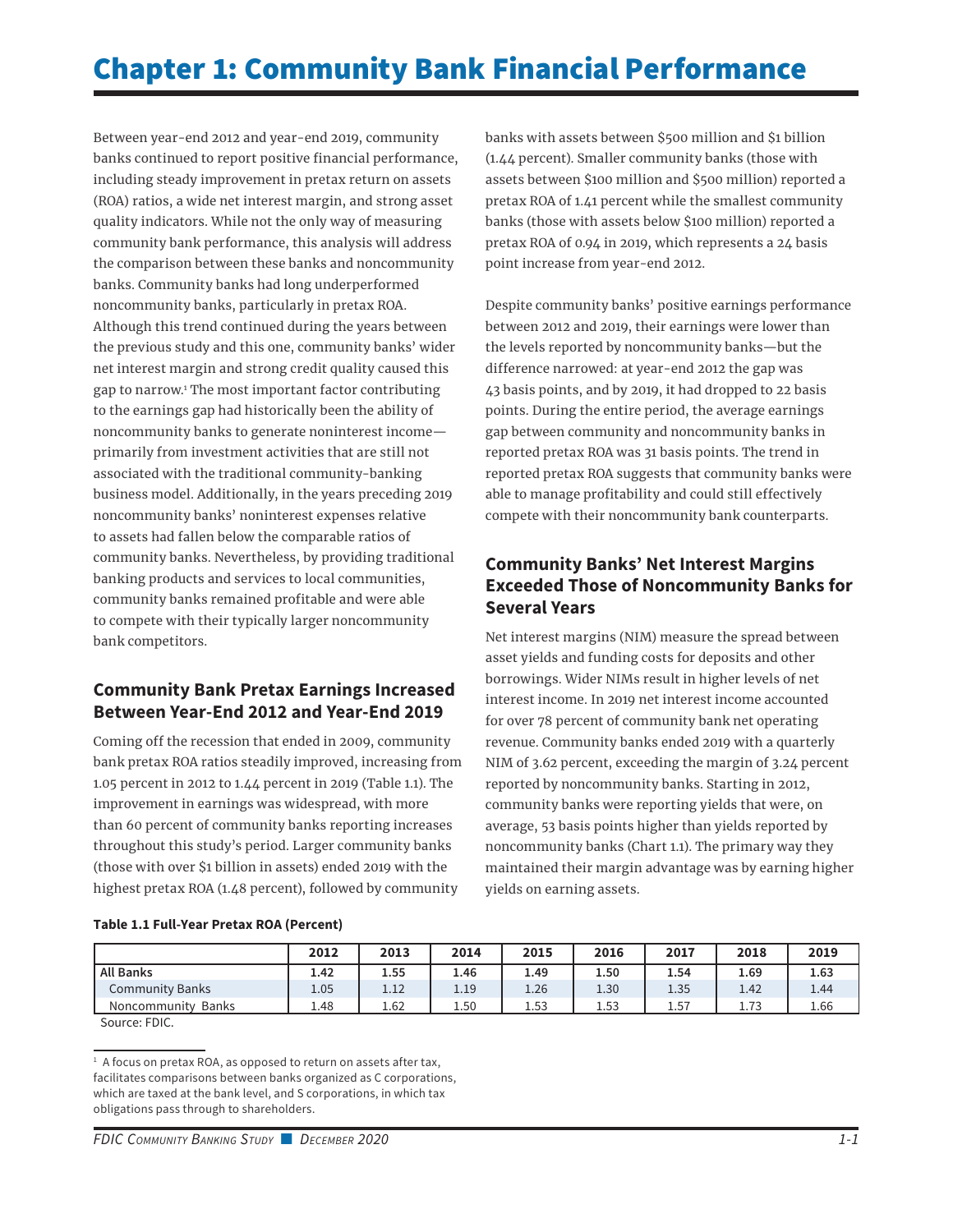#### **Chart 1.1**





#### **Table 1.2 Assets With Maturities Greater Than 3 Years to Total Assets (Percent)**

|                              | 2012 | 2013 | 2014 | 2015 | 2016 | 2017 | 2018 | 2019 |
|------------------------------|------|------|------|------|------|------|------|------|
| <b>All Banks</b>             | 28.8 | 29.5 | 30.2 | 31.6 | 32.4 | 32.6 | 32.4 | 33.3 |
| Community Banks              | 42.9 | 47.3 | 47.9 | 47.4 | 47.2 | 46.8 | 45.8 | 44.8 |
| <b>Banks</b><br>Noncommunity | 26.5 | 26.7 | 27.5 | 29.2 | 30.2 | 30.5 | 30.4 | 31.8 |

Source: FDIC.

The higher yields reported by community banks were partly attributable to the fact that community banks held a higher share of longer-term assets, which typically have higher returns than assets maturing in the short term. As of year-end 2019, assets that matured or repriced in more than three years accounted for over 44 percent of community banks' total assets (Table 1.2). The comparable figure for noncommunity banks was just 31.8 percent. Between 2012 and 2019 both community and noncommunity banks increased their exposures to long-term assets because the historically low interest rate environment had several effects including causing many banks to lengthen their balance sheets to help maintain their margins as well as meeting credit needs of borrowers looking to lock in at low rates for longer periods.

## **Compared with Noncommunity Banks, Community Banks Generated Less Noninterest Income**

Despite their net interest margin advantage, community banks trailed noncommunity banks in overall earnings because of noncommunity banks' ability to generate higher volumes of noninterest income due to their business model (Chart 1.2).

In 2019, noninterest income represented 0.9 percent of average assets at community banks, driving 20.2 percent of their net operating revenue (Table 1.3). For noncommunity banks, noninterest income represented 1.5 percent of average assets and drove 34.2 percent of their net operating revenue. In 2019 noncommunity banks derived close to 18 percent of their noninterest income from market-sensitive revenue streams, including trading and investment activities, which had not traditionally been part of the community-banking business model. Instead, for additional income, community banks relied more heavily on asset sales and service charges, whether these activities were part of the bank's strategy or not.

Table 1.3 lists the categories of noninterest income reported by banks throughout the period of this study. Despite the granularity of these categories, many of the services offered by both community and noncommunity banks are accounted for in the "all other" category—making it the largest component of noninterest income for both types of institutions. Banks are required to itemize amounts within the "all other" category only if the amounts exceed minimum levels. Thus, it is hard to compare with certainty the relative importance of various components within the "all other" noninterest income category.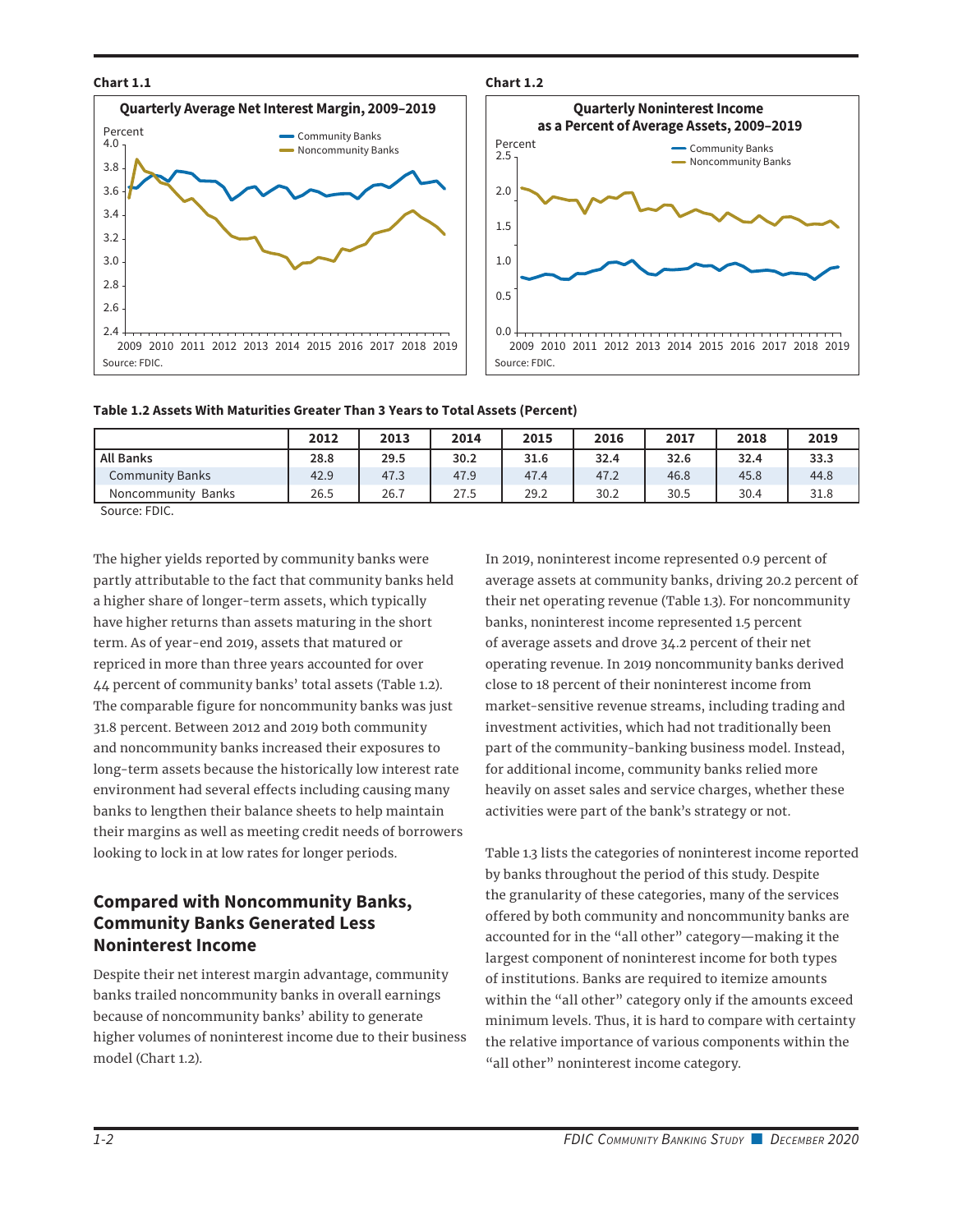#### **Table 1.3 Noninterest Income at Community and Noncommunity Banks (Percent)**

|                                                                                   | Full-Year 2012            |                              | Full-Year 2019            |                                     |  |
|-----------------------------------------------------------------------------------|---------------------------|------------------------------|---------------------------|-------------------------------------|--|
| <b>Category of Noninterest Income</b><br>as a Percent of Total Noninterest Income | Community<br><b>Banks</b> | Noncommunity<br><b>Banks</b> | Community<br><b>Banks</b> | <b>Noncommunity</b><br><b>Banks</b> |  |
| Service Charges on Deposit Accounts                                               | 24.3                      | 12.7                         | 18.8                      | 13.1                                |  |
| Fiduciary Income                                                                  | 6.9                       | 11.9                         | 8.0                       | 14.3                                |  |
| <b>Gains on Asset Sales</b>                                                       | 21.7                      | 3.9                          | 22.0                      | 4.0                                 |  |
| Market Sensitive Income <sup>1</sup>                                              | 2.6                       | 11.8                         | 3.0                       | 17.6                                |  |
| Securitization Income                                                             | 0.5                       | 0.6                          | 0.1                       | 0.1                                 |  |
| Servicing Income                                                                  | 3.1                       | 4.7                          | 3.7                       | 1.2                                 |  |
| Insurance Income                                                                  | 3.3                       | 1.4                          | 3.1                       | 1.7                                 |  |
| All Other Noninterest Income <sup>2</sup>                                         | 37.5                      | 53.0                         | 41.4                      | 47.9                                |  |
| <b>Total Noninterest Income</b>                                                   | 100.0                     | 100.0                        | 100.0                     | 100.0                               |  |
|                                                                                   |                           |                              |                           |                                     |  |
| Noninterest Income as a Percent of Net Operating Revenue                          | 22.0                      | 39.4                         | 20.2                      | 34.2                                |  |
| Noninterest Income as a Percent of Average Assets                                 | 0.95                      | 1.9                          | 0.87                      | 1.5                                 |  |

Source: FDIC.

<sup>1</sup> Includes trading, venture capital, and investment banking income.

2 Other noninterest income includes service charges, commissions, and fees (such as safe deposit box rentals, money orders and cashiers checks, notarizing of documents, ATM fees, wire transfers), check sales, rental income from other real estate owned, bankowned life insurance income, annual credit card fees and interchange fees.

# **Community Banks Reported Lower Levels of Noninterest Expense Relative to Average Assets**

At year-end 2019, noninterest expenses at community banks were 2.83 percent of average assets, down from 3.13 at year-end 2012 (Chart 1.3). The decline was due primarily to reductions of premises and fixed asset expenses as well as their "all other" noninterest expenses (a category that includes items such as data processing expenses, legal fees, and telecommunication expenses). These reductions could be a combination of items including reducing branches, streamlining computer expenses, and lowering legal expenses. These declines almost completely offset increases in salary and employee benefit expenses (Table 1.4).

Historically (1987–2007) community banks reported lower noninterest expenses as a percentage of average



assets than noncommunity banks. Between 2012 and 2019, however, community banks reported a noninterest expense ratio that was on average 18 basis points higher

|  |  | Table 1.4 Compound Annual Growth Rate of Noninterest Expense Categories (Percent) |
|--|--|-----------------------------------------------------------------------------------|
|--|--|-----------------------------------------------------------------------------------|

|                                      |                           | Full-Year 2012                      | Full-Year 2019            |                              |  |
|--------------------------------------|---------------------------|-------------------------------------|---------------------------|------------------------------|--|
|                                      | Community<br><b>Banks</b> | <b>Noncommunity</b><br><b>Banks</b> | Community<br><b>Banks</b> | Noncommunity<br><b>Banks</b> |  |
| Salary and Employee Benefit Expenses | 4.6                       | 7.0                                 | 1.4                       | 3.0                          |  |
| Premises and Fixed Asset Expenses    | 3.2                       | 5.2                                 | $-0.8$                    | 0.7                          |  |
| <b>Salary + Fixed Asset Expenses</b> | 4.3                       | 6.6                                 | 1.0                       | 2.6                          |  |
| All Other Noninterest Expenses       | 2.4                       | 4.7                                 | $-1.6$                    | 0.8                          |  |
| <b>Total Noninterest Expenses</b>    | 3.8                       | 7.4                                 | 0.1                       | 1.9                          |  |
| <b>Average Assets</b>                | 4.0                       | 9.3                                 | 1.5                       | 4.0                          |  |
| Source: EDIC                         |                           |                                     |                           |                              |  |

Source: FDIC.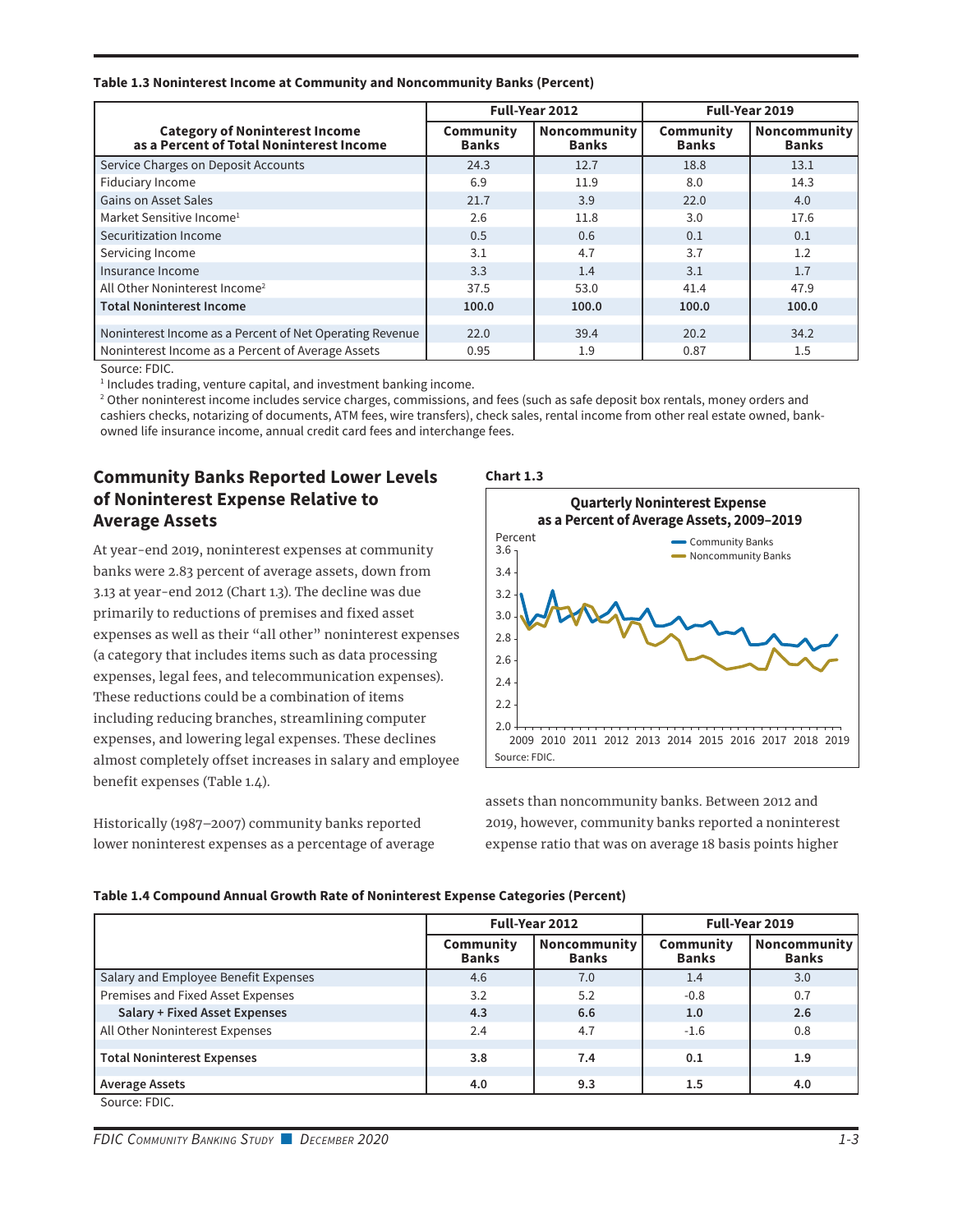than that of noncommunity banks. In the years leading up to the financial crisis, noncommunity banks had grown their assets at a much faster rate than they had grown their noninterest expenses, which led to the convergence of the noninterest expense ratios of noncommunity and community banks. After the financial crisis, noncommunity banks continued to grow their assets at a faster rate than their noninterest expenses, with the result that in 2019 they reported noninterest expenses relative to average assets that were below community bank levels.<sup>2</sup>

# **Community Banks Continued to Report Low Levels of Credit Losses**

In 2019 the full-year net charge-off rate reported by community banks reached a post-crisis low of 0.13 percent.

Community banks had generally reported lower loanloss rates than noncommunity banks (Chart 1.4). This was especially true in the period 2008–2011, the years during and immediately after the financial crisis. From 2012 through 2019 community banks' average loss rates in commercial loan categories were comparable to the rates for noncommunity banks (these categories include nonfarm, nonresidential CRE, and C&I loans), but community banks continued to report lower loss rates than noncommunity banks in the two retail loan categories (residential real estate loans and consumer loans) as well as in agricultural loans (Table 1.5).

| <b>Loan Type</b>                      | <b>Bank Type</b>          | 2000-2007 | 2008-2011 | 2012-2019 |  |  |
|---------------------------------------|---------------------------|-----------|-----------|-----------|--|--|
|                                       | <b>Community Banks</b>    | 0.06      | 0.53      | 0.15      |  |  |
| 1-4 Family                            | <b>Noncommunity Banks</b> | 0.13      | 1.64      | 0.26      |  |  |
| <b>Construction &amp; Development</b> | <b>Community Banks</b>    | 0.13      | 3.68      | 0.37      |  |  |
|                                       | <b>Noncommunity Banks</b> | 0.12      | 4.81      | 0.23      |  |  |
| Nonfarm Nonresidential                | <b>Community Banks</b>    | 0.08      | 0.55      | 0.15      |  |  |
|                                       | <b>Noncommunity Banks</b> | 0.10      | 0.94      | 0.13      |  |  |
| <b>Commercial &amp; Industrial</b>    | <b>Community Banks</b>    | 0.63      | 1.41      | 0.43      |  |  |
|                                       | <b>Noncommunity Banks</b> | 0.92      | 1.56      | 0.34      |  |  |
|                                       | <b>Community Banks</b>    | 0.87      | 1.18      | 0.85      |  |  |
| Consumer                              | <b>Noncommunity Banks</b> | 2.88      | 4.81      | 2.24      |  |  |
|                                       | <b>Community Banks</b>    | 0.12      | 0.20      | 0.08      |  |  |
| Agricultural                          | <b>Noncommunity Banks</b> | 0.27      | 0.65      | 0.20      |  |  |
|                                       | <b>Community Banks</b>    | 0.22      | 1.02      | 0.23      |  |  |
| <b>Total Loans</b>                    | <b>Noncommunity Banks</b> | 0.76      | 2.24      | 0.65      |  |  |

### **Table 1.5 Average Net Charge-Off Rate by Loan Type (Percent)**

Source: FDIC.

#### **Chart 1.4**



In general, between 2012 and 2019 loan portfolios of community and noncommunity banks did not shift significantly. Community bank loan portfolios continued to remain heavily weighted toward nonfarm, nonresidential CRE loans and 1–4 family residential mortgages. At year-end 2019, these two loan categories together represented 55 percent of community banks' total loans, a share that had been relatively unchanged since 2012. Meanwhile, noncommunity bank loan portfolios continued to consist mostly of C&I loans, consumer loans, and 1–4 family mortgages—categories that, together, represented over 62 percent of noncommunity banks' total loans.

<sup>&</sup>lt;sup>2</sup> Chapter 5 includes a more detailed analysis of community bank and noncommunity bank noninterest expenses.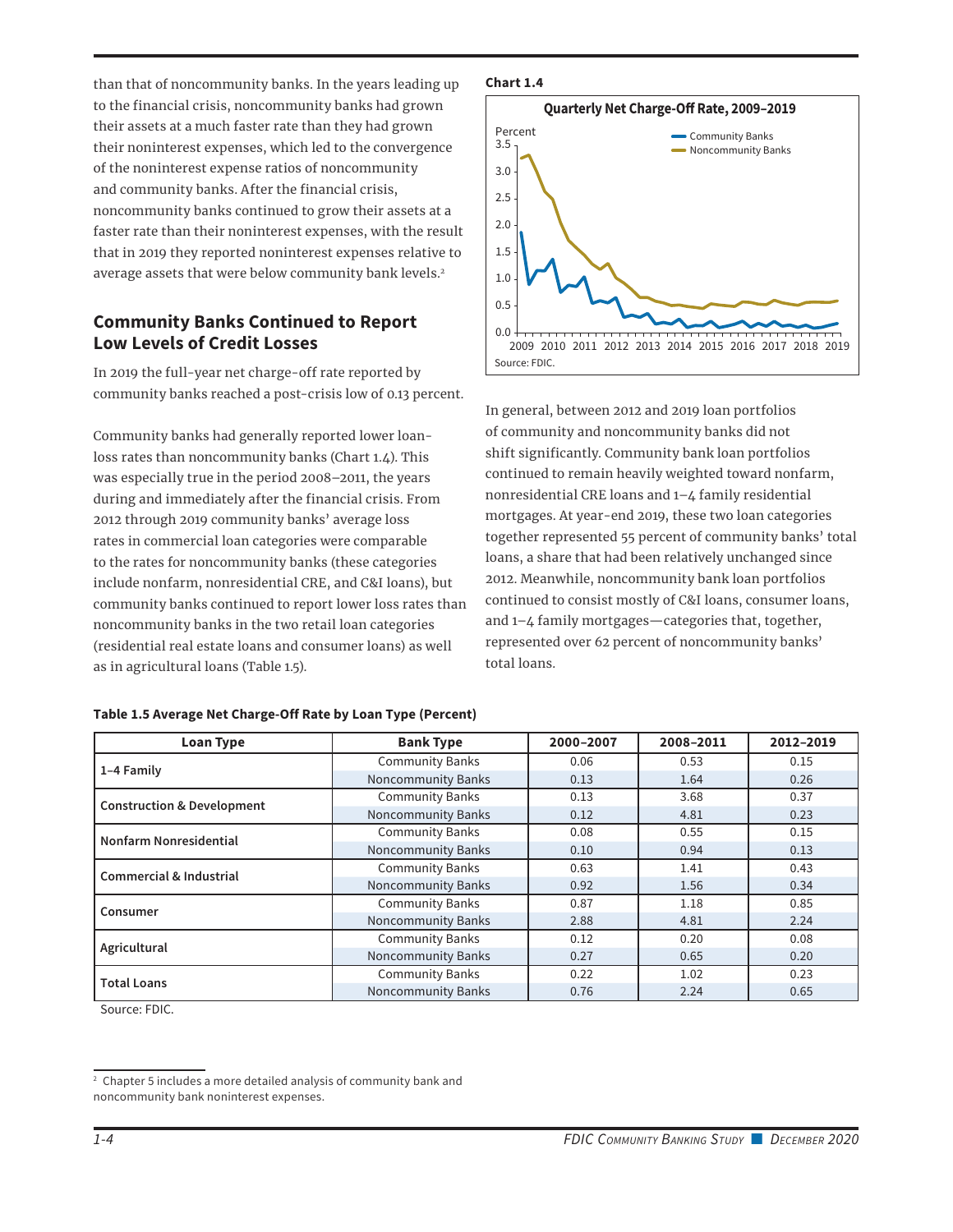### **Summary**

Community bank performance between 2012 and 2019 showed that despite lower earnings, community banks were profitable and could successfully compete against their typically larger noncommunity bank competitors. Community banks continued to benefit from higher margins due, in part, to their holding a higher share of long-term assets. Community banks also continued their long-run trend of strong asset quality metrics and lower loan-loss rates. However, community banks continued to lag their larger competitors in the ability to generate noninterest income, which appeared to be the biggest driver of the earnings difference between the two groups. Additionally, despite lowering their noninterest expenses, community banks were not able to match the strong asset growth that noncommunity banks had—growth that led to lower noninterest expense ratios for those banks in an area where community banks historically had had an advantage.

Overall, the performance of community banks continued to demonstrate that there is a role for these institutions in the banking landscape. Although they faced different challenges than noncommunity banks, community banks' proven advantages in the areas of net interest income and credit losses put these institutions in a good position to compete with noncommunity banks going forward.

### **Box 1.1 Financial Performance and the COVID-19 Pandemic**

Community banks faced significant challenges in 2020 amid the onset of the COVID-19 pandemic. Through the first half of 2020, community banks reported a decline in earnings primarily driven by significant increases in provisions for credit losses, as temporary shutdowns resulted in reduced business and consumer spending and uncertainty surrounding large parts of the economy continued (Chart 1.1.1). Community bank pretax ROA through the first two quarters of 2020 fell by 25 basis points to 1.19 percent from year-end 2019 as a result of the earnings decline. Comparatively, pretax ROA among noncommunity banks fell by over a full percentage point to 0.35 percent through the first half of 2020.

The NIM for community banks fell in the first half of 2020 as asset yields declined more rapidly than funding costs due to the low interest-rate environment and an increase in the volume of lower-yielding assets, including balances due from depository institutions and Paycheck Protection Program (PPP) loans. The NIM for community banks fell 11 basis points from year-end 2019 to 3.51 percent in the second quarter of 2020. Comparatively, the NIM for noncommunity banks declined 52 basis points from year-end 2019 to 2.72 percent, representing the lowest NIM for noncommunity banks on record.

Loan loss rates for community banks remained low and stable since the start of 2020. The net charge-off rate for community banks through the first half of the year stood at 0.12 percent, just 2 basis points above the rate recorded through the same point in 2019 and still well below the rate recorded by noncommunity banks. Minor credit deterioration among community banks has primarily been concentrated in the C&I, farmland, and agricultural production loan categories. However, community banks may report higher credit losses across other loan categories in the coming quarters as businesses and consumers continue to experience adverse effects as a result of governmentmandated business and travel restrictions in response to the pandemic.

Loan growth served as a bright spot for community banks as loan volumes expanded at a rate that exceeded noncommunity banks in the first half of 2020. Community banks reported an annual loan growth rate of 13.5 percent in second quarter 2020. Comparatively, loan balances among noncommunity banks expanded by just 5.6 percent annually. The increase among community banks was driven by large increases in C&I loans and community bank's participation in the PPP. As of second quarter 2020, community banks held 31 percent of PPP loans, with more than four out of five community banks (82 percent) participating in the program.

*continued on page 1-6*